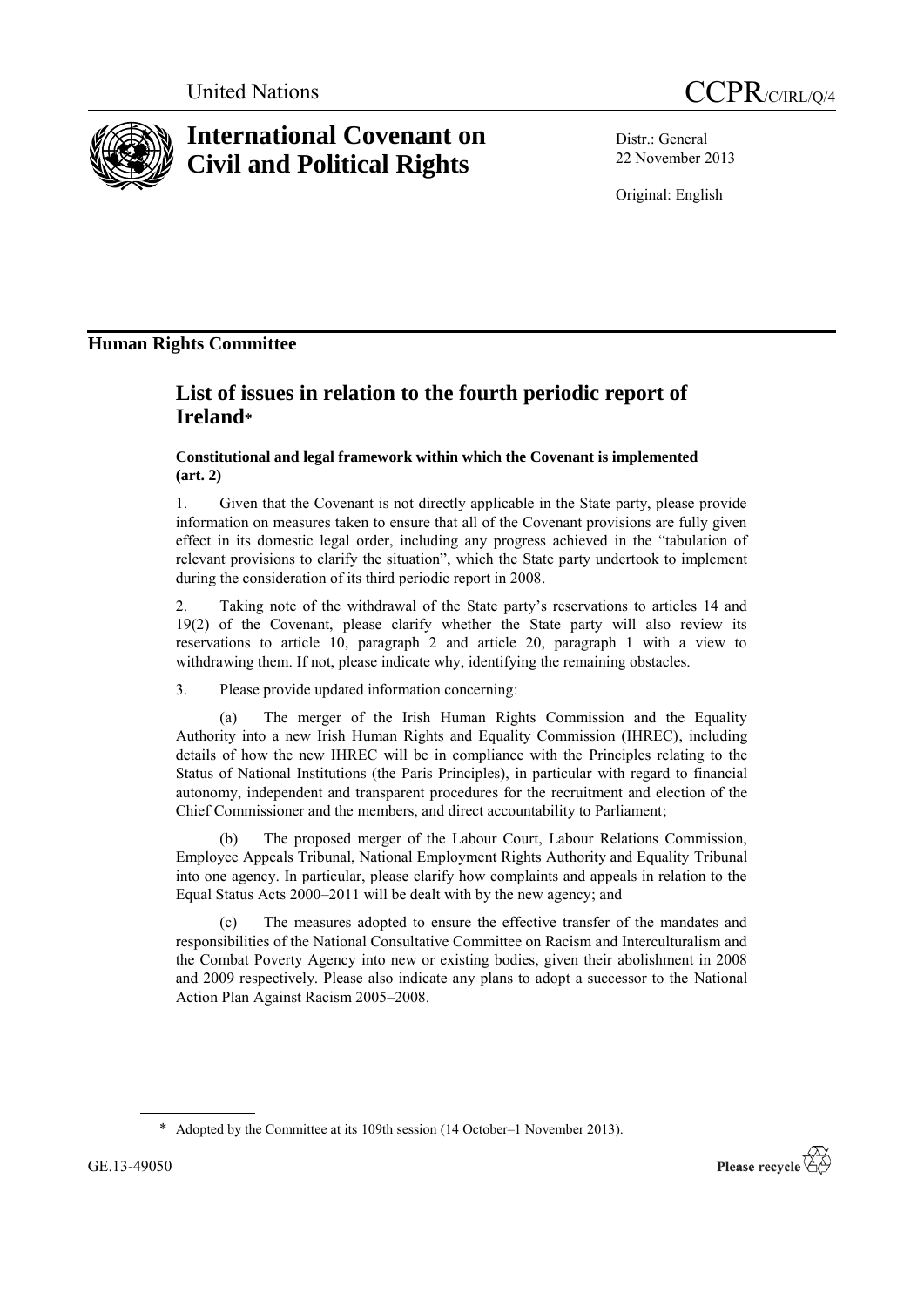4. Please provide further information on:

(a) The types of complaints filed with the Garda Síochána Ombudsman Commission (GSOC) and their outcomes during the reporting period, including details of non-fatal offences;

(b) The current backlog of cases before GSOC and the exact nature of these cases;

(c) What measures the State party is taking to ensure cooperation of the Garda with the investigations undertaken by GSOC; and

(d) Cases in which GSOC referred complaints to the Garda Commissioner for investigation. How does the State party reconcile this practice of investigative referrals with the duty to conduct independent investigations of complaints?

5. Please provide information on how the Government addresses concerns regarding the activities of private businesses based in the State party that may lead to violations of the Covenant outside the territory of the State party.

# **Non-discrimination, right to an effective remedy and equal rights of men and women, including political participation (arts. 2 para. 1, 3, 16 and 26)**

6. Please provide updated information on:

(a) Steps taken or envisaged to amend article 41.2 of the Constitution in line with the Committee's previous recommendation (CCPR/C/IRL/CO/3, para. 10), as well as the recommendation outlined in the second report of the Convention on the Constitution, including a timeframe to hold a referendum;

(b) The General Scheme of the Electoral (Amendment) (Political Funding) Bill 2011, which aims at increasing the representation of women in politics; and

(c) Measures taken to increase the representation of women in decision-making positions, and to meet the 40 per cent target in all State board positions as outlined in the Programme for a National Government 2011–2016.

7. Please inform the Committee of the progress in adopting the Assisted Decision Making (Capacity Bill).

# **Domestic, sexual and gender-based violence (arts. 3, 7, 23, 24 and 26)**

8. Please provide updated information on:

(a) Steps taken to establish a systematic data collection procedure concerning cases of domestic and sexual violence;

(b) Complaints, prosecutions and sentences in relation to violence against women, including in relation to Traveller women, migrant women, asylum-seeking and refugee women and women with disabilities, during the reporting period; and

(c) Measures taken to ensure that women in dating relationships and unmarried cohabitants have equal access with regard to barring orders against perpetrators of violence, and that non-citizens whose status is linked to that of their partner under the Habitual Residence Condition are able to flee from situations of domestic violence to access the necessary welfare and support services and to obtain separate residence permits.

9. Please clarify:

When the State party will establish a prompt, thorough and independent investigation into the abuse perpetrated in the Magdalene Laundries as recommended by the Irish Human Rights Commission in its follow-up report on State involvement with Magdalene Laundries; and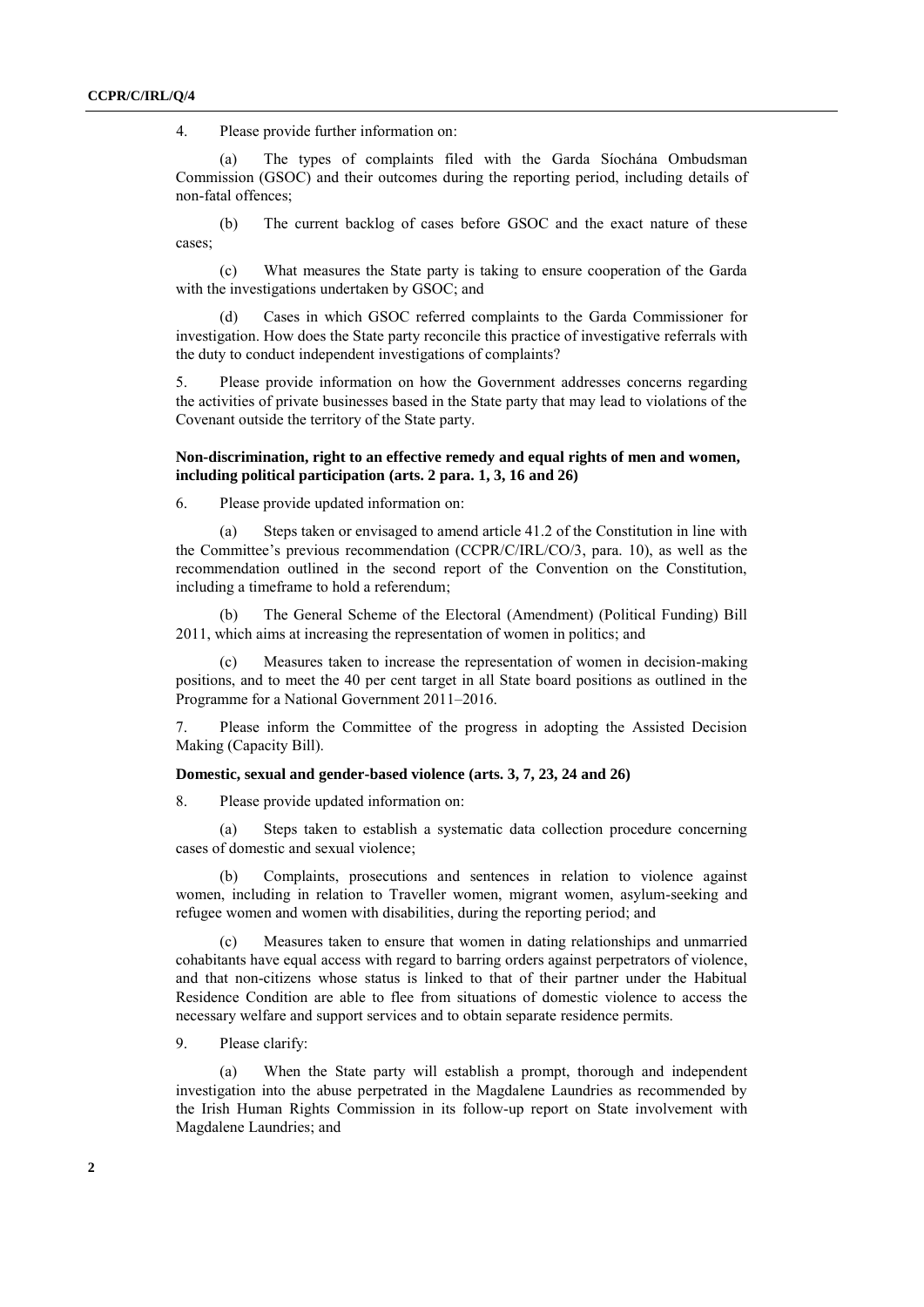(b) How the redress scheme proposed by Mr. Justice John Quirke will be monitored by an independent body, and how the appeals process will operate.

10. Taking note of the information received that the Monitoring Group for the "Ryan Implementation Plan" – adopted pursuant to the report of the Commission to Inquire into Child Abuse – will reportedly conclude its work in 2013, please provide information on the replacement mechanism to ensure the full implementation of the plan, as well as on the number of criminal prosecutions in child abuse cases.

#### **Derogation (art. 4)**

11. Please provide further information on measures taken to ensure that its domestic legal provisions, including article 28.3 of the Constitution, are consistent with article 4 of the Covenant, as recommended by the Committee in its previous concluding observations.

#### **Right to life (arts. 6, 7 and 17)**

12. Please provide information on:

(a) How the Protection of Life During Pregnancy Act 2013 is in compliance with articles 6 and 7 of the Covenant and the Committee's previous recommendations;

(b) Concrete measures that are being taken or envisaged to clarify what a "real and substantial risk" to the pregnant women's life means in practice, in order to provide legal and clinical clarity for health providers and certainty for women experiencing potentially life-threatening pregnancies;

(c) Whether the State party intends to introduce measures to broaden access to abortion to guarantee women's rights under the Covenant, including when the pregnancy poses a risk to the health of the pregnant woman, where the pregnancy is the result of a crime, such as rape or incest, cases of fatal foetal abnormalities, or when it is established that the foetus will not survive outside the womb; and

(d) Circumstances in which the Director of Public Prosecutions may authorize prosecutions, and against whom, under section 22 of the Act.

# **Right to liberty and security of person, prohibition of torture and cruel, inhuman or degrading treatment or punishment, and treatment of persons deprived of their liberty, and fair trial (arts. 7, 9, 10, 14 and 24)**

13. Please provide updated information on:

(a) The number of prisoners accommodated in each of the prisons in the State party vis-à-vis the maximum capacity for each prison outlined by the Inspector of Prisons in his report of May 2013;

(b) The number of remaining prisons without in-cell sanitation out of all the prisons in the State party, and the time frame to abolish the practice of "slopping out";

(c) The mortality rate in prisons and the number of victims (dead and injured) harmed by inter-prisoner violence; and

(d) Timeline for ending the use of St. Patrick's Institution for the detention of minors.

14. Please provide statistical data on the number of complaints of torture and illtreatment filed against prison officers, the number of investigations instituted, and the number of prosecutions and convictions imposed. Please also clarify what steps have been taken to establish an independent and effective complaints and investigation mechanism to investigate complaints against prison staff, including allegations of ill-treatment, as recommended by the Inspector of Prisons.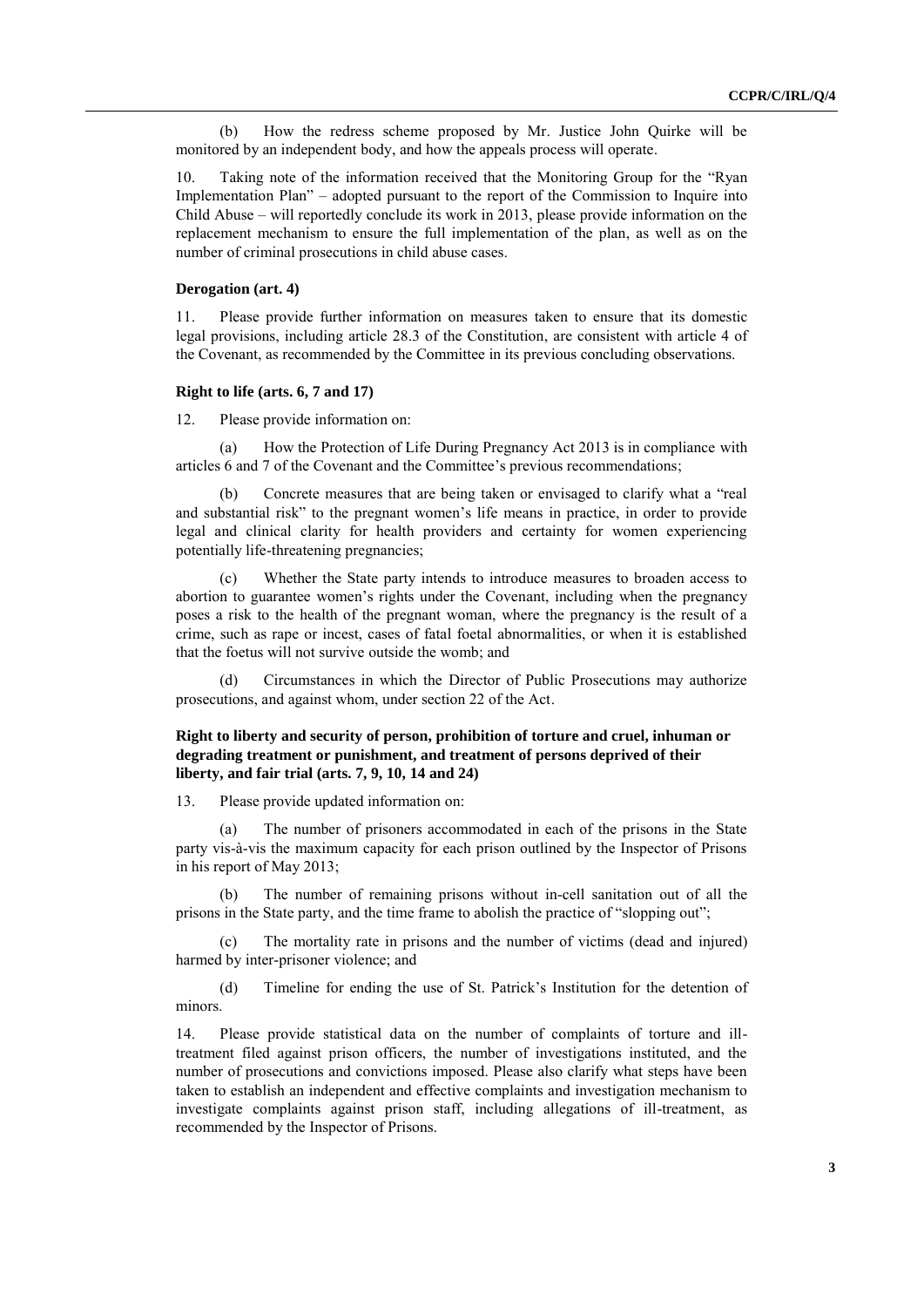15. Please provide information on the progress achieved in ensuring the separation of sentenced and remand prisoners, and of detained immigrants from criminal prisoners.

16. Please clarify the legal provisions providing for the right of criminal suspects to contact counsel before interrogation, as well as during interrogation in police detention facilities. Please also provide information on how individuals held in police custody are informed in a timely and consistent fashion of the consequences of remaining silent.

17. Please provide updated information on measures taken to prohibit all corporal punishment of children in all settings, as well as any public campaigns undertaken to educate parents and the general public about its harmful effects and to promote positive non-violent forms of discipline as an alternative to corporal punishment.

18. Please provide further information on specific and concrete steps taken, beyond official assurances, to ensure that aircrafts used for the purpose of extraordinary rendition, whether they carry prisoners on board or not, do not pass through the territory of the State party. What measures are taken to investigate past allegations concerning the use of the State party's territory for the purpose of extraordinary rendition flights?

19. Please provide detailed information on:

(a) The number of so-called voluntary patients who have been detained under section 23 or section 24 of the Mental Health Act 2001 during the reporting period;

How the State party intends to improve conditions in mental health facilities and compliance by mental health institutions with the statutory Code of Practice on the Use of Physical Restraint in Approved Centres and the Rules Governing the Use of Seclusion; and

(c) The use of Electro Convulsive Therapy (ECT) in relation to both voluntary and involuntary patients who are accommodated in approved centres during the reporting period, and on any steps taken to ensure that ECT remains a treatment of last resort and that consent to ECT treatment is explicitly set out in law.

#### **Elimination of slavery and servitude (arts. 2, 8 and 24)**

20. Please provide information on:

(a) Steps taken to establish a systematic data collection procedure concerning victims of trafficking and forced labour as well as a case management system to track the delivery of services to such victims across multiple Government agencies;

(b) The extent of sale or trafficking in persons for any purpose or in any form, including abductions of children, as well as related prosecutions and sentences during the reporting period;

(c) How victims of trafficking who have sought asylum can also benefit from the recovery and reflection period or temporary residence permission;

The availability of timely and adequate access to and provision of legal services for victims of trafficking and forced labour; and

(e) The applicability of anti-trafficking legislation to EU residents or nationals.

#### **Imprisonment for failure to fulfil a contractual obligation (art. 11)**

21. Please provide statistics on the number of individuals who were imprisoned for nonpayment of court ordered fines or civil debt during the reporting period. Please clarify what steps are being taken to ensure that no one is imprisoned for failure to pay a civil debt or fine that he or she cannot pay.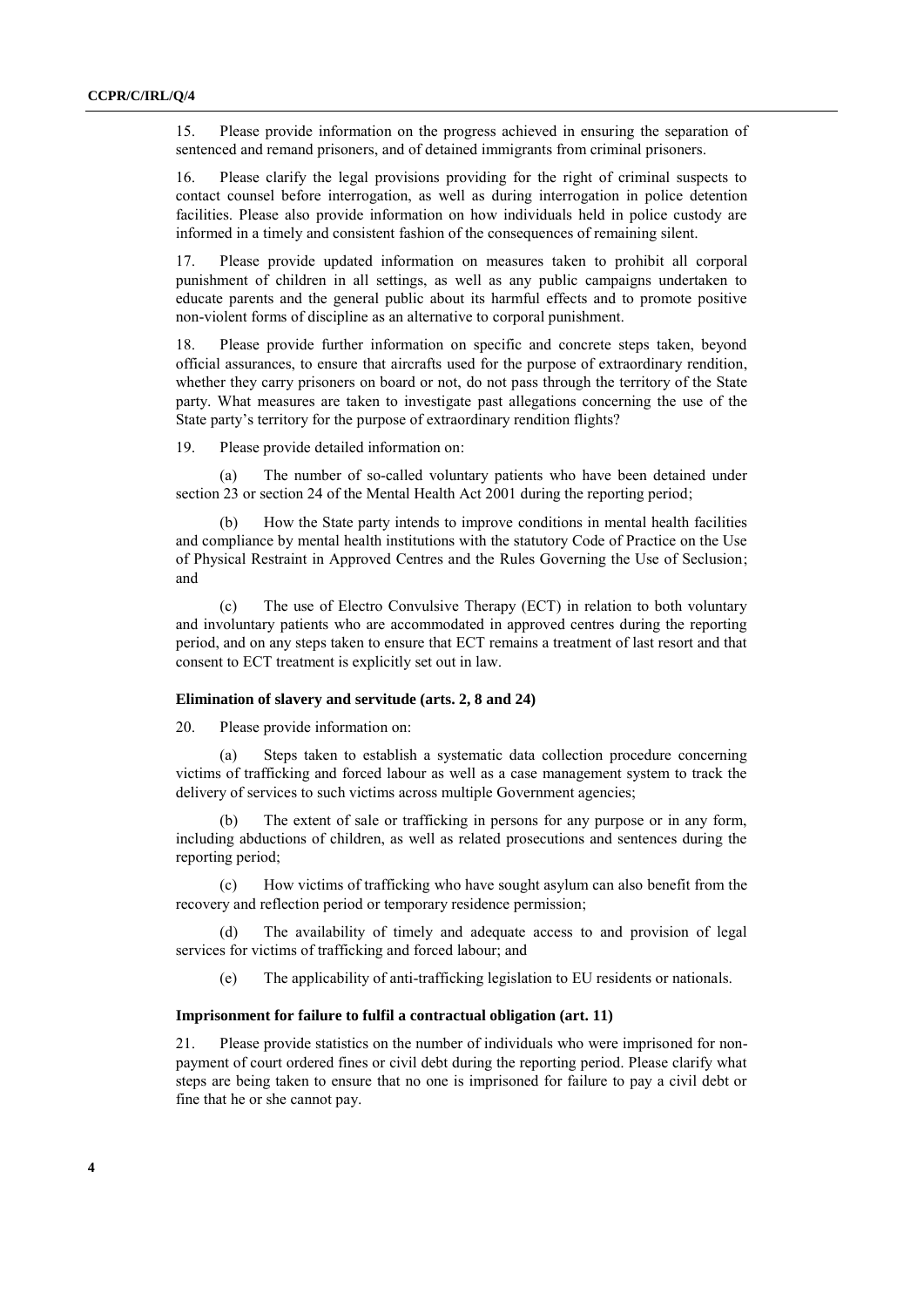## **Refugees and asylum seekers (art. 13)**

22. Please provide information on measures taken to:

(a) Reduce the delay in the processing of asylum claims;

(b) Establish an independent appeals body to review all immigration-related decisions, as recommended by the Committee in its previous concluding observations;

(c) Ensure that asylum-seekers have full access to early and free legal representation, as recommended by the Committee in its previous concluding observations;

(d) Establish an independent complaints or monitoring mechanism available to persons living in Direct Provision centres; and

(e) Review its detention policy with regard to asylum-seekers and give priority to alternative forms of accommodation, as recommended by the Committee in its previous concluding observations.

# **Right to fair trial and independence of the judiciary (art. 14)**

23. While noting the responses received from the State party to the Committee's previous concluding observations on paragraph 11 under its follow-up procedure, as well as information provided in paragraphs 567 to 578 of the State party report, please provide updated information on:

(a) Any measures taken to define "terrorist acts" in domestic legislation;

(b) The number of terrorist acts that have been investigated and prosecuted, including information on the length of pretrial detention and access to a lawyer in practice;

The need for continuing the operation of Special Criminal Courts and expanding their jurisdiction, the criteria used by the Director of Public Prosecution to determine whether a case is eligible to be heard before the Special Court, and why these criteria have not been published; and

(d) The compatibility with the Covenant of Part 4 of the Criminal Justice (Amendment) Act 2009 which allows, under certain conditions, for a hearing to take place *ex parte*, if the judge considers that there may be a risk of prejudice.

#### **Right to be recognized as a person before the law (art. 16)**

24. Please provide detailed information on the steps taken to issue birth certificates to transgendered persons and how transgender organizations have been included in such process, including in relation to the Gender Recognition Bill.

#### **Freedom of religion (art. 18)**

25. Taking note of the information provided in paragraph 611 of the State party report, please provide updated information to amend the constitutional provision requiring a religious oath from judges to allow for a choice of a non-religious declaration, as recommended by the Committee in its previous concluding observations (CCPR/C/IRL/CO/3, para.21).

26. Please provide information on steps being taken to ensure that the right of children of minority religions or non-faith are also recognized in the Education Act 1998, and the number of non-denominational primary schools that have been established during the reporting period. Please also clarify whether there is an accessible and independent complaint handling mechanism to resolve disputes between parents and schools.